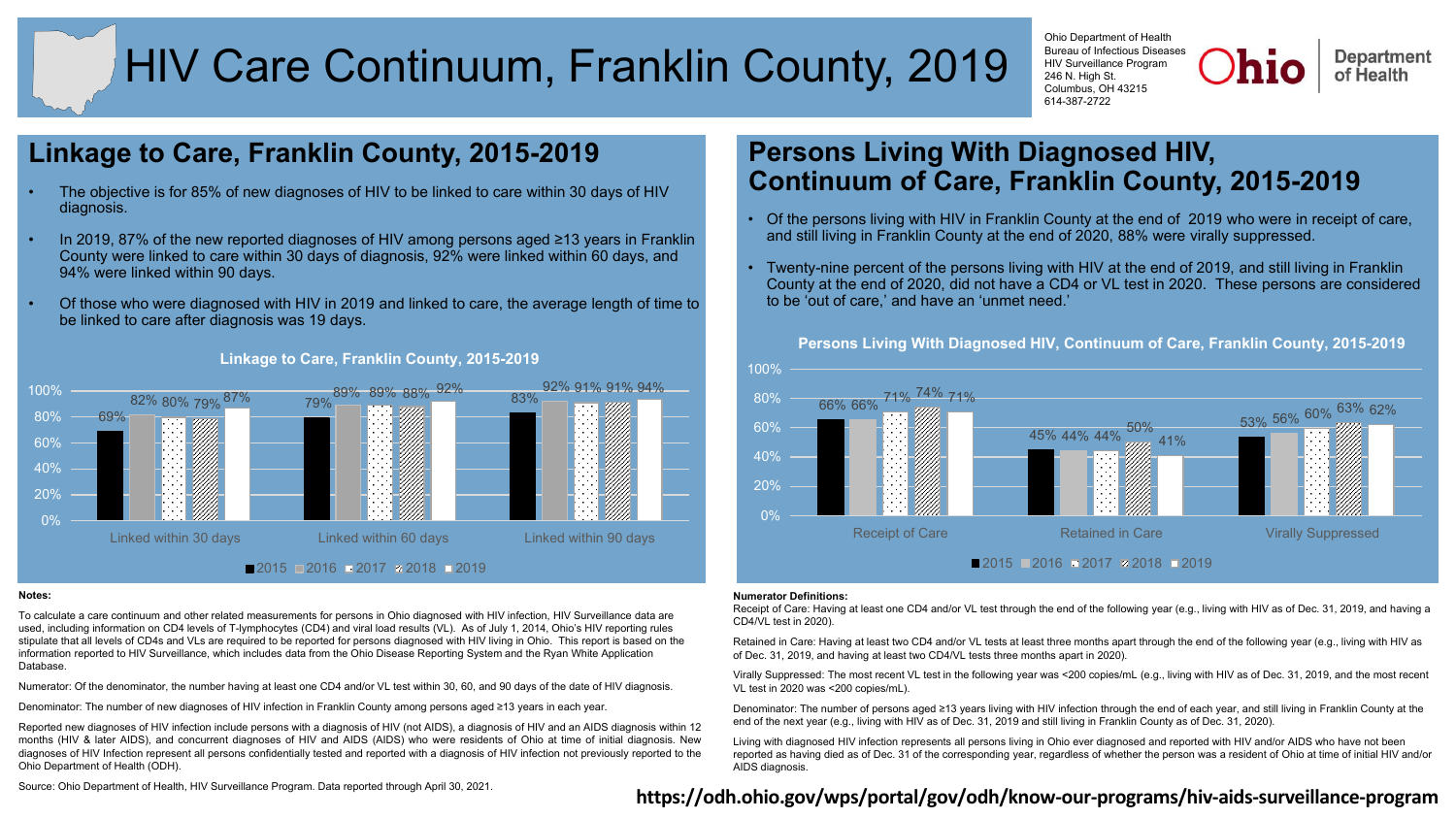|                                   | <b>Linkage to Care</b>   |                          |              |                          |     |                          |                          |  |  |  |
|-----------------------------------|--------------------------|--------------------------|--------------|--------------------------|-----|--------------------------|--------------------------|--|--|--|
| Sex at birth                      | 2019                     |                          |              |                          |     |                          |                          |  |  |  |
|                                   | <b>Numerator</b>         |                          |              |                          |     |                          |                          |  |  |  |
|                                   | Linked within 30 days    |                          |              | Linked within 60 days    |     | Linked within 90 days    |                          |  |  |  |
|                                   | No.                      | $\frac{0}{0}$            | No.          | $\frac{0}{0}$            | No. | $\frac{0}{0}$            | <b>Total</b>             |  |  |  |
| Male                              | 158                      | 89%                      | 166          | 94%                      | 170 | 96%                      | 177                      |  |  |  |
| Female                            | 28                       | 76%                      | 31           | 84%                      | 31  | 84%                      | 37                       |  |  |  |
| Age                               |                          |                          |              |                          |     |                          |                          |  |  |  |
| $13 - 14$                         | $\overline{\phantom{0}}$ | $\overline{\phantom{0}}$ | -            | $\overline{\phantom{0}}$ |     | $\overline{\phantom{0}}$ | $\overline{\phantom{m}}$ |  |  |  |
| $15-19$                           | 10                       | 100%                     | 10           | 100%                     | 10  | 100%                     | 10 <sup>°</sup>          |  |  |  |
| $20 - 24$                         | 34                       | 83%                      | 37           | 90%                      | 38  | 93%                      | 41                       |  |  |  |
| $25 - 29$                         | 39                       | 89%                      | 41           | 93%                      | 42  | 95%                      | 44                       |  |  |  |
| $30 - 34$                         | 27                       | 84%                      | 28           | 88%                      | 28  | 88%                      | 32                       |  |  |  |
| 35-39                             | 14                       | 88%                      | 15           | 94%                      | 15  | 94%                      | 16                       |  |  |  |
| $40 - 44$                         | 18                       | 95%                      | 18           | 95%                      | 19  | 100%                     | 19                       |  |  |  |
| 45-49                             | 8                        | 80%                      | 9            | 90%                      | 9   | 90%                      | 10 <sup>°</sup>          |  |  |  |
| $50 - 54$                         | 15                       | 83%                      | 17           | 94%                      | 17  | 94%                      | 18                       |  |  |  |
| 55-64                             | 17                       | 94%                      | 17           | 94%                      | 17  | 94%                      | 18                       |  |  |  |
| $65+$                             | 4                        | 67%                      | 5            | 83%                      | 6   | 100%                     | 6                        |  |  |  |
| <b>Race/Ethnicity</b>             |                          |                          |              |                          |     |                          |                          |  |  |  |
| American Indian/Alaska Native     |                          |                          |              |                          |     |                          |                          |  |  |  |
| Asian/Pacific Islander            | 5                        | 100%                     | 5            | 100%                     | 5   | 100%                     | 5 <sup>5</sup>           |  |  |  |
| Black/African-American            | 102                      | 88%                      | 109          | 94%                      | 111 | 96%                      | 116                      |  |  |  |
| Hispanic/Latino                   | 15                       | 88%                      | 15           | 88%                      | 15  | 88%                      | 17                       |  |  |  |
| White                             | 58                       | 85%                      | 60           | 88%                      | 62  | 91%                      | 68                       |  |  |  |
| Multi-race                        | 6                        | 75%                      | 8            | 100%                     | 8   | 100%                     | 8                        |  |  |  |
| <b>Transmission Category</b>      |                          |                          |              |                          |     |                          |                          |  |  |  |
| Male-to-male sexual contact       | 99                       | 94%                      | 103          | 98%                      | 104 | 99%                      | 105                      |  |  |  |
| Male IDU                          | 1                        | 100%                     | 1            | 100%                     | 1   | 100%                     | $\mathbf{1}$             |  |  |  |
| Male-to-male sexual contact & IDU | 10                       | 83%                      | 11           | 92%                      | 11  | 92%                      | 12 <sup>°</sup>          |  |  |  |
| Male heterosexual contact         | 10                       | 83%                      | 11           | 92%                      | 12  | 100%                     | 12 <sub>2</sub>          |  |  |  |
| Male other/unknown                | 38                       | 81%                      | 40           | 85%                      | 42  | 89%                      | 47                       |  |  |  |
| Female IDU                        | $5\phantom{.0}$          | 63%                      | 5            | 63%                      | 5   | 63%                      | 8                        |  |  |  |
| Female heterosexual contact       | 22                       | 79%                      | 25           | 89%                      | 25  | 89%                      | 28                       |  |  |  |
| Female other/unknown              | $\mathbf{1}$             | 100%                     | $\mathbf{1}$ | 100%                     | 1   | 100%                     | $\mathbf{1}$             |  |  |  |
| <b>Total</b>                      | 186                      | 87%                      | 197          | 92%                      | 201 | 94%                      | 214                      |  |  |  |

### **Notes:**

Numerator: Of the denominator, the number having at least one CD4 and/or VL test within 30, 60, and 90 days of the date of HIV diagnosis.

Denominator: The number of new diagnoses of HIV infection in Franklin County among persons aged ≥13 years in each year.

Reported new diagnoses of HIV infection include persons with a diagnosis of HIV (not AIDS), a diagnosis of HIV and an AIDS diagnosis within 12 months (HIV & later AIDS), and concurrent diagnoses of HIV and AIDS (AIDS) who were residents of Ohio at time of initial diagnosis. Male and female refer to sex assigned at birth.

Hispanics/Latinos may be of any race. In this report, persons with a race of American Indian/Alaska Native, Asian/Pacific Islander, Black/African-American, white, or multi-race are not Hispanic. Asian/Pacific Islander includes Native Hawaiians.

Transmission categories are mutually exclusive, hierarchical categories defined by the CDC and system-calculated using sex at birth and risk factor history to determine mode of transmission. A person with multiple risks is only represented in the high est category based on the CDC hierarchical algorithm. Thus, transgender women are included in the male-to-male sexual contact transmission category if assigned male at birth and risk factor history indicates sex with males. Please note this is for the categorization of HIV transmission categories only and not to describe sexual orientation.

Dash (–) indicates no cases were reported for the given category. Small numbers should be interpreted with caution.

Source: Ohio Department of Health, HIV Surveillance Program. Data reported through April 30, 2021.